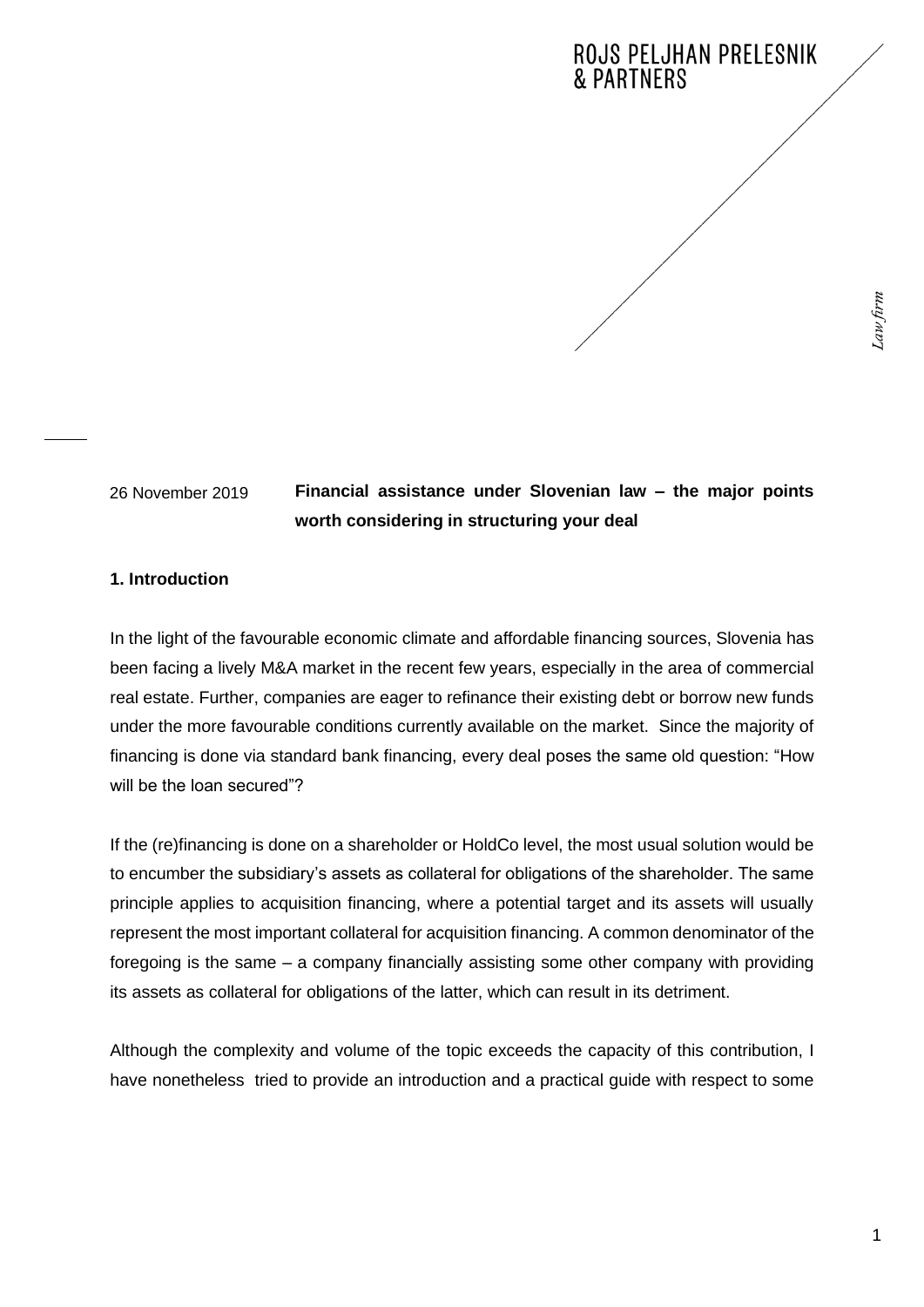of the most important questions that will either significantly affect the deal structure or are usually overlooked despite their importance.

### **2. Is financial assistance even permitted in Slovenia and to what extent?**

The term "financial assistance" is not explicitly defined in Slovenian law. Nevertheless, it is generally accepted that financial assistance refers to situations where a company directly or indirectly, with its own assets, assists someone to become its shareholder or to increase its interest in the company. Regardless of the fact that financial assistance in its most strict meaning represents financial assistance with acquisition of a joint company's shares, the term "financial assistance" is generally used to address questions with regard to any legal transactions between a company and its shareholders.

The Slovenian Companies Act<sup>1</sup> (CA) sets forth two different sets of rules regarding financial assistance and legal transactions between a company and its shareholders, which differ significantly depending on the different forms of incorporation. First and foremost, the rules governing limited liability companies (slo. *družba z omejeno odgovornostjo*) (**LLC**) are in general far less rigorous in comparison to those related to joint-stock companies (slo. *delniška družba*). Further, the CA regulates the financial assistance and legal transactions between a joint-stock company and its shareholders through provisions prohibiting fictitious transactions and return or payment of interest on equity contributions. Conversely, financial assistance with respect to LLCs is regulated via share capital maintenance provisions.

# *2.1 Financial assistance and acquisition financing*

# (a) Joint-stock companies

In accordance with Slovenian law, financial assistance of a company for the acquisition of its own shares is strictly prohibited, save for two explicit exemptions under the CA. The prohibition of financial assistance must be interpreted broadly and also includes legal transactions with comparable effect. In relation to acquisition finance it may be worth pointing out that the prohibition of financial assistance also includes different forms of personal or in rem collaterals (for example, surety, mortgage or pledge) granted by a company for a loan, which is to be granted by the third party to an existing or future shareholder for acquisition of the company's

<sup>1</sup> Official Gazette of RS no. 65/09, as amended.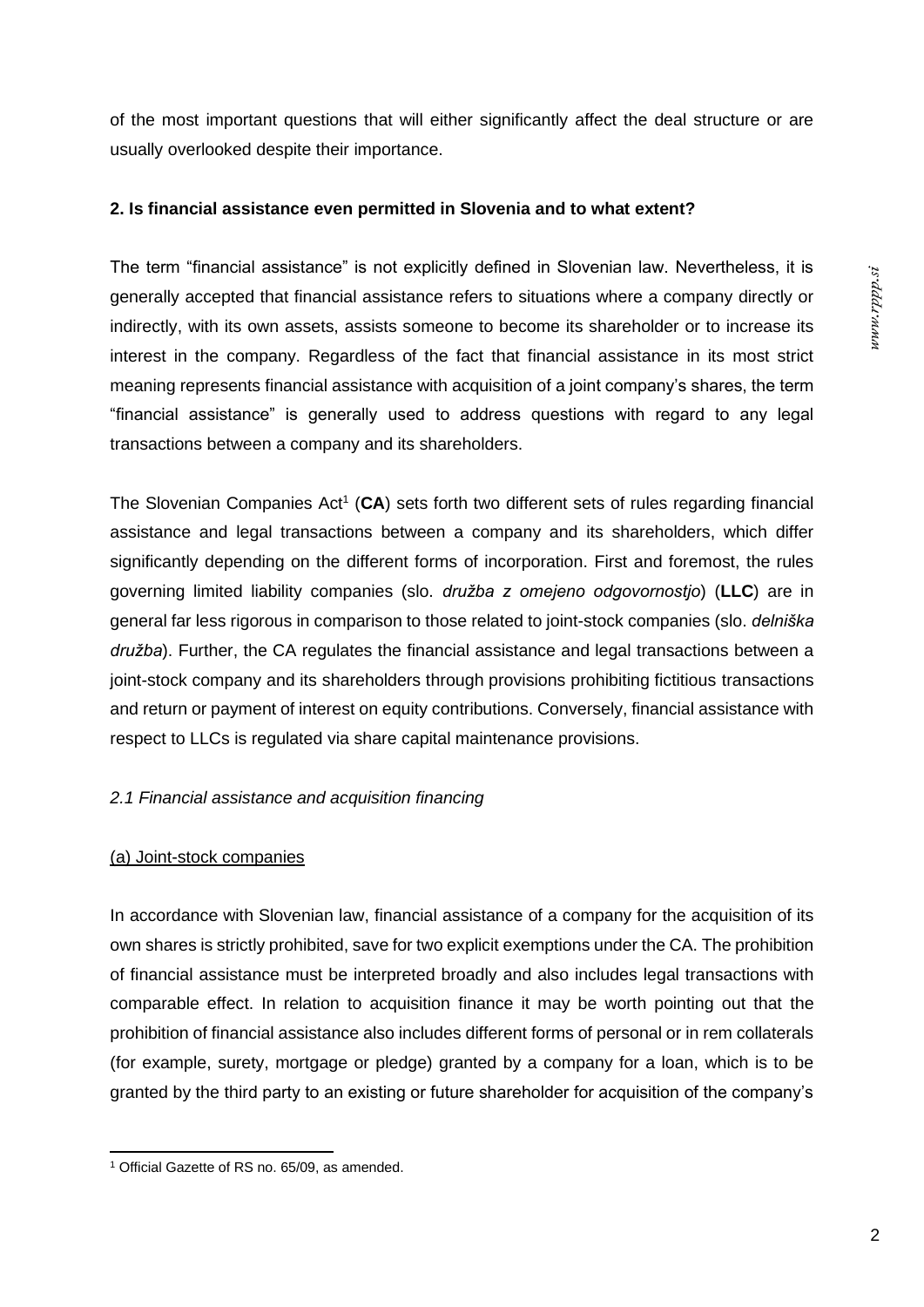shares. Special attention should be paid to any cross-subsidization effects or any other form of enabling acquisition financing (for example granting a security for working capital facility of the buyer). To summarize, all legal transactions that have the economic purpose of financing the acquisition of a company's shares out of or with assets of the company or otherwise enabling acquisition financing shall be deemed as financial assistance and therefore null and void.

A variation on the prohibition of financial assistance is envisaged also in Article 32 of the Slovenian Takeovers Act, which would be relevant in case of a public takeover bid.

# (b) Limited liability companies

Differently from regulations governing joint-stock companies, legal transactions in LLCs, which would be deemed a violation of prohibition of financial assistance in the case of joint-stock companies, are assessed in accordance with application of provisions regarding share capital maintenance under Article 495 of the CA. The latter lays down that the assets required for the maintenance of the share capital and restricted reserves (slo. *vezane rezerve*) shall not be paid to the shareholders. Certain assets (for example loans between associated persons) are excluded from calculation of assets required to maintain the minimum amount of the share capital (EUR 7,500).

The general rule is that the company is not allowed to pay to its shareholders any payment (or perform similar legal transaction with a similar economic effect) to the extent such payments would affect the company's assets required for maintenance of its share capital and restricted reserves. Such a legal transaction is null and void. Therefore, financial assistance with respect to LLCs is possible, but limited to the so called "excess balance sheet value", i.e. balance sheet value, which exceeds the value of the registered share capital and restricted reserves.

# *2.2 Legal transactions between a company and its shareholders*

At the outset, it is worth pointing out that legal transactions between a company and its shareholders (except for actions described in point 2.1(a) above) should not be assessed in accordance with the rules regulating prohibition of financial assistance under the CA, but under the general rules on capital maintenance, in particular with the payment prohibition rule.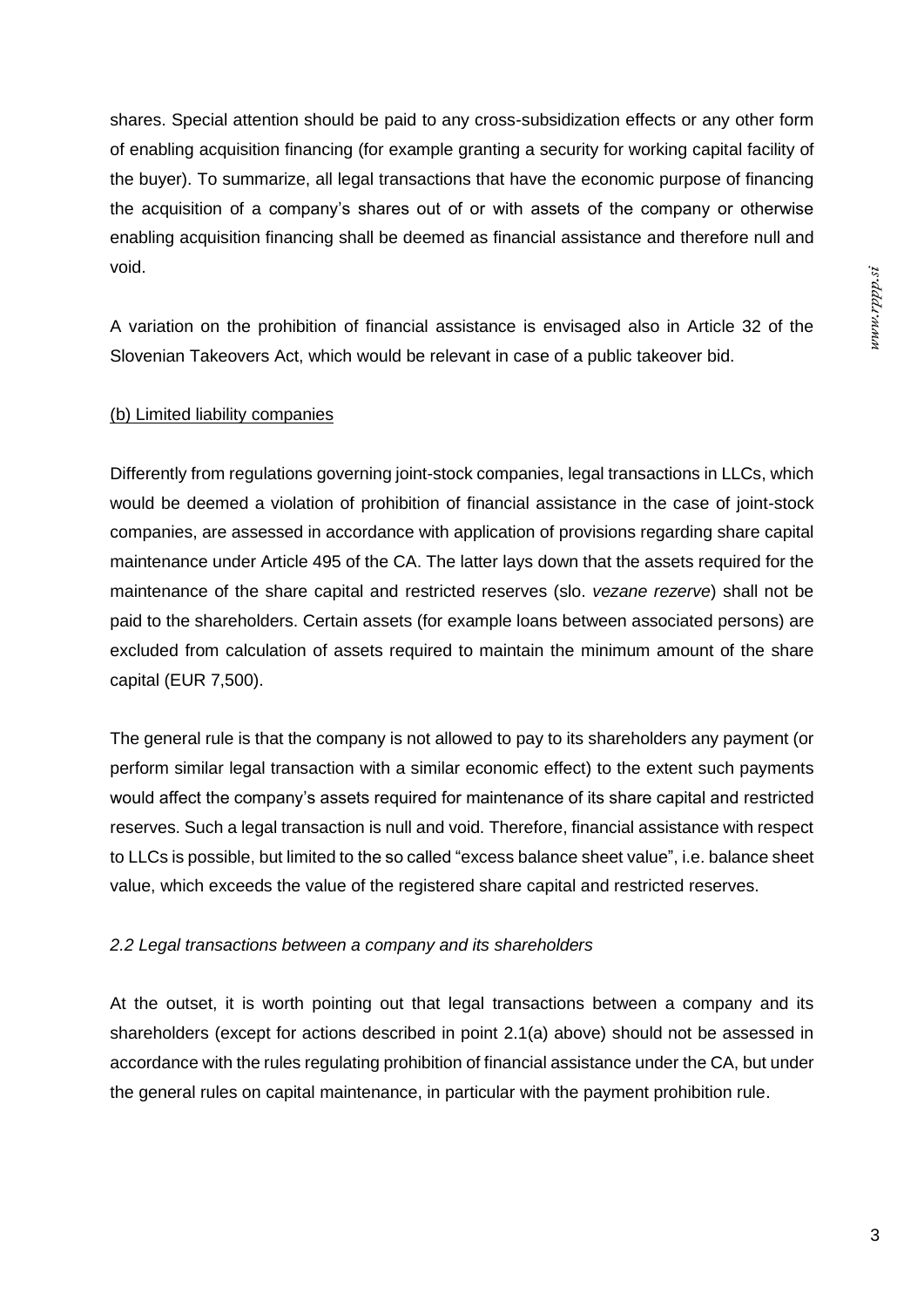### (a) Joint-stock companies

Article 227 of the CA sets forth that equity contributions shall not be returned and shall not bear any interest. The only permitted payments are payments of dividends and payments in accordance with permitted acquisition of treasury shares. Conversely to LLCs, all assets of the joint-stock company are protected with capital maintenance provision. Since the prohibition to return equity contributions must be interpreted broadly, it does not apply only to payments that would be explicitly declared as the return of the monetary or contribution in kind. In addition to the general prohibition to return or pay interest on equity contributions, CA also prohibits any kind of so-called concealed distributions of profit.<sup>2</sup>

Having regard to the above, legal transactions between a joint-stock company and its shareholders (for example up-stream loans and up-stream security) are not prohibited per se, although it must not result in reduction of the company's assets. The latter is especially worth considering since intra-group transactions tend to be concluded on more favourable terms in comparison to those available on the market (loans with lower interest rates, security without premium, etc.). Therefore, all legal transactions should be subject to a prior accounting (balance sheet) assessment, considering the probability of repayment or enforcement, respectively, and if needed, adequately "neutralized" in the balance sheet with establishment of an appropriate security or recourse claim against the shareholder. Otherwise, such a legal transaction may be deemed as a prohibited (concealed) return of equity contributions.

The legal consequence of a prohibited return of equity contribution is a special (corporate) claim by the company against the shareholder (and not third persons), which cannot be waived or set off. Said claim can be also exercised by the qualified minority shareholders. Nevertheless, the question of validity of prohibited legal transactions in relation to third parties, i.e. recipients of collateral or similar benefit often arises on the side of the lenders . In principle, the recipient of the collateral as a third party is protected against company's corporate claims. However, in accordance with the latest case law of the Supreme Court of the Republic of Slovenia<sup>3</sup>, this does not apply when a third party acted in bad faith. In such case, the company may have a claim towards such a recipient of the collateral due to its nullity.

<sup>&</sup>lt;sup>2</sup> In accordance with the latest case law of the Supreme Court of the Republic of Slovenia, the fundamental rule in assessment of concealed return of equity contribution is whether a company would conclude such legal transaction with a third person in the same circumstances and under the same conditions in the moment of conclusion of that transaction (C.f. Decision of the Supreme Court of the Republic of Slovenia ref. no. III Ips 6/2017 dated 24 July 2018).

<sup>3</sup> C.f. Decision of the Supreme Court of the Republic of Slovenia ref. no. III Ips 6/2017 dated 24 July 2018.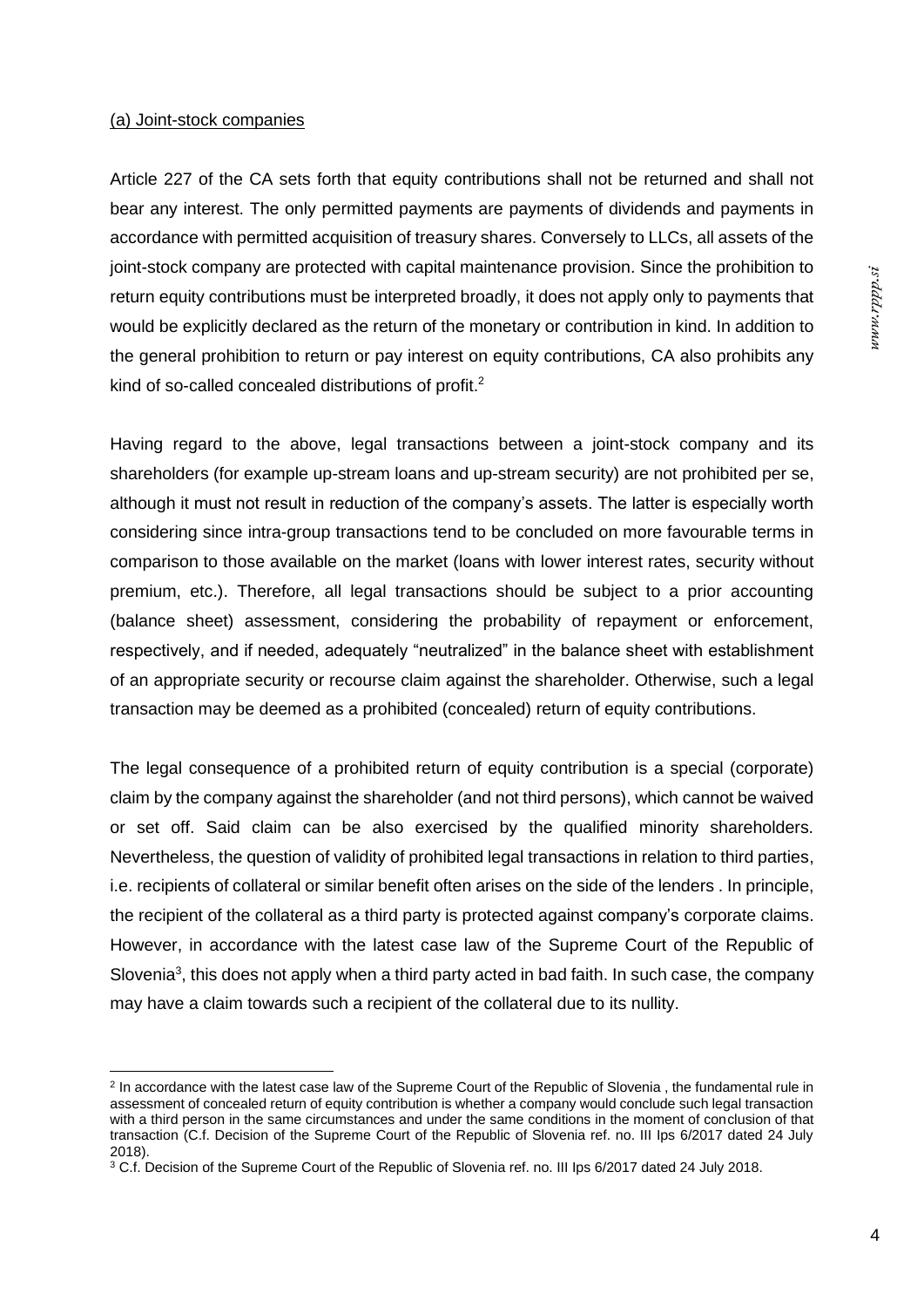### (b) Limited liability companies

The main difference in comparison to joint-stock companies is that the whole assets of an LLC are not "restricted", rather only assets which are **required** for the maintenance of the share capital and restricted reserves. In the event of interference with restricted categories of capital, a company has the same special (corporate) claim by the company against the shareholder as in the case of joint-stock companies.

Regardless of the less rigorous regulation of capital maintenance with respect to LLCs, the company's assets must not be equalled with shareholder's assets. Any unilateral actions for the benefit of an individual shareholder are not allowed, despite being performed in debit of un-restricted categories of the capital. Therefore, the validity of such legal transactions requires an approval in the form of a unanimous shareholders' resolution. The rules on equal treatment of shareholders are of course not applicable in the case of LLCs with a sole shareholder.

It can be concluded that in relation to LLCs even loans with higher risk, loans with lower interest rate in comparison to the market interest rate, security without premium or other more favourable legal transactions are permitted under general corporate law subject to the following two conditions: (a) a company has enough available categories of non-restricted categories of capital, so there cannot be any interference with categories of restricted capital and (b) (in case of an LLC with at least two shareholders) shareholders approve such legal transaction with a unanimous shareholders' resolution. However, care should be had to not overlook any applicable concern law and insolvency law rules.

If the parties want to err on the side of caution, it is still recommendable that decisions about up-stream loans or security are accompanied by a prior balance sheet assessment as it was contemplated above with respect to the joint-stock companies.

# **3. What is the impact of concern law rules (germ.** *Konzernrecht***)?**

In the case of affiliated companies, provisions of concern law rules must also be considered. When considering the simultaneous application of concern law and capital maintenance rules, an initial distinction must be made between a factual concern (slo. *dejanski koncern*) and contractual concern (slo. *pogodbeni koncern*). Nevertheless, the financial assistance in its strictest meaning (i.e. prohibition of assistance of a joint-stock company in acquisition of its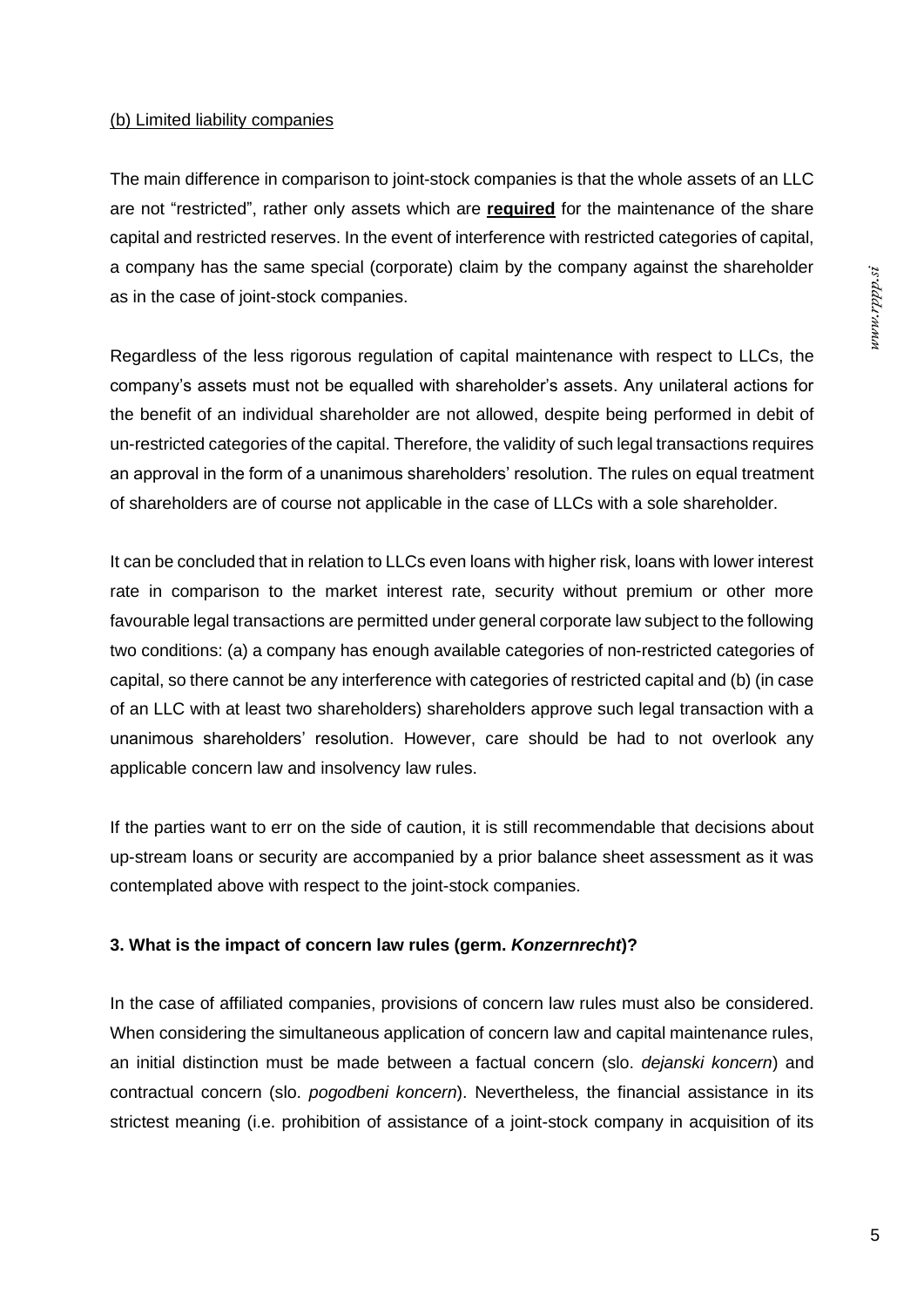own shares) also applies in the event of affiliated companies and is therefore not suspended with concern law rules.

In relation to a contractual concern, the CA sets forth that payments made by a company under the control agreement or the profit transfer agreement shall not constitute a violation of prohibition of return of equity contributions and capital maintenance. General rules on capital maintenance are suspended with the conclusion of control agreement itself. Hence, a controlled company should, on the basis of instructions by a controlling company, also grant detrimental up-stream loans, security or enter similar legal transactions, which do not correspond to capital maintenance rules as explained above. Such loans or security can be granted to a controlling company or to other group companies, albeit subject to the condition that a controlling company is able to reimburse the occurred loss.

The situation gets a tad trickier in instances of factual concerns, where the controlling company is in principle not allowed to give detrimental instructions to a controlled company, unless it compensates the controlled company for the loss occurred due to such instructions. If the loss is not compensated during the financial year, it is necessary to determine when and how the loss is going to be compensated, by no later than the end of the financial year in which the controlled company suffers the loss. The controlling company must establish a claim for compensation of loss (slo. *izravnalni zahtevek*) for the benefit of the controlled company. The described possibility to suspend the compensation for the induced loss is called the "concern privilege" and is a crucial concept for assessment of legal transactions between companies within factual concern.

Considering the absence of relevant provisions of the CA with respect to factual concerns, the relationship between capital maintenance rules and concern law rules is not yet clearly settled. Legal theory and the Higher court in Ljubljana<sup>4</sup> have indicated that regime pertaining to factual concerns represents *lex specialis* in comparison to general rules under the CA. This argumentation is certainly persuasive, since strict application of capital maintenance rules with respect to factual concern would eliminate the purpose of the concern privilege. In addition, it must be noted that the concern privilege only temporarily suspends the capital maintenance rules, as long as it is probable that the controlling company will compensate the detriment. On the other hand, there are also arguments in favour of absolute prevalence of capital maintenance rules, for instance the protection of the company's creditors.

<sup>4</sup> C.f. Decision of the Higher Court in Ljubljana ref. no. I Cpg 1436/2015 dated 30 August 2016.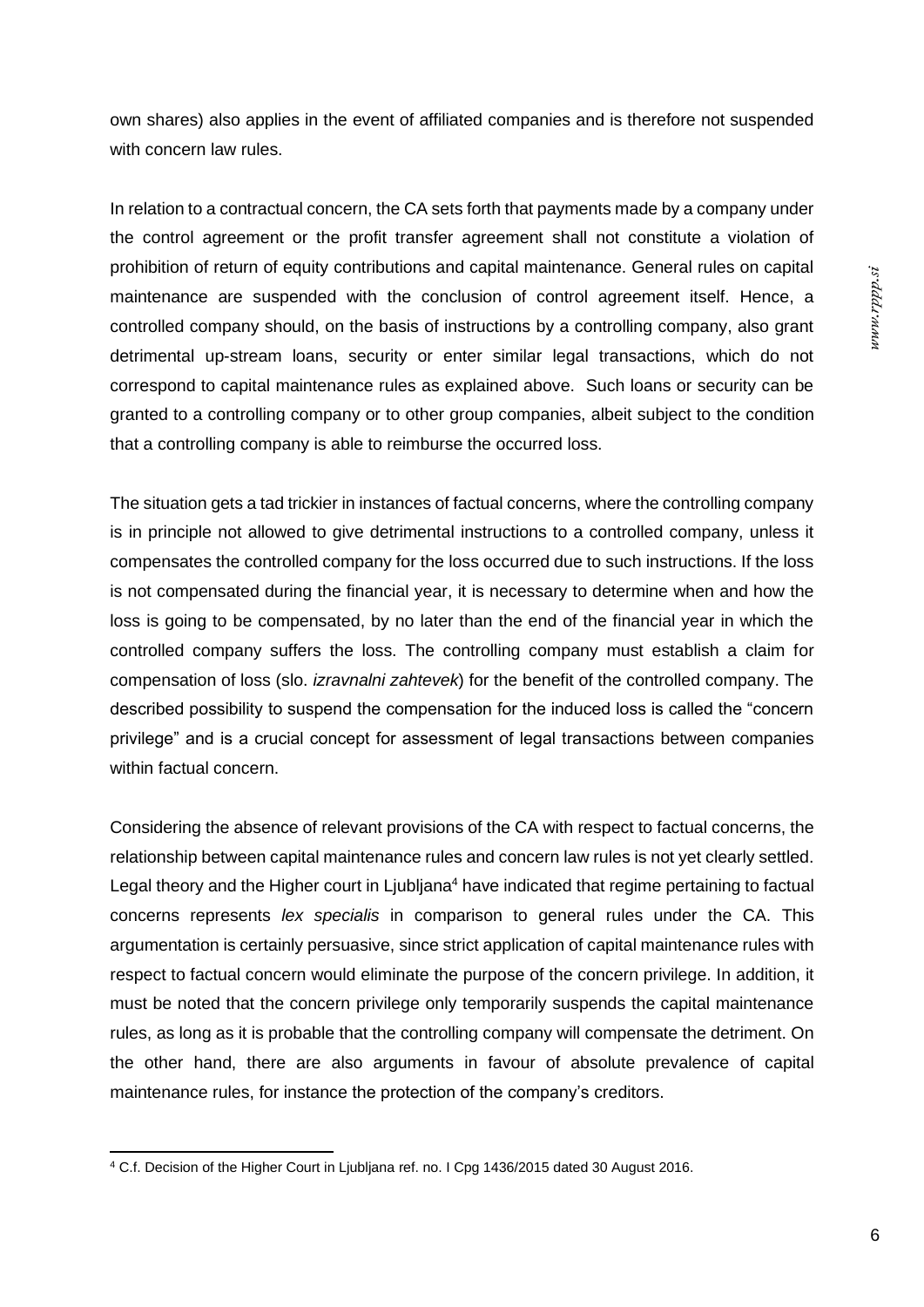In any case, due to the absence of provisions regarding legal transactions between a controlling and controlled company in a factual concern, it is recommended to assess such transactions in the light of the probability of compensation of a detriment. If management of a controlled company, in accordance with business judgement rule, estimates that the successful compensation of detriment is not probable, such a transaction will likely violate the prohibition of return of capital contribution and capital maintenance rules.<sup>5</sup>

# **4. What to consider when thinking of financial assistance?**

### Are concerned companies joint-stock companies or LLCs?

The form of incorporation is one of the most crucial points to consider, since this will affect the answer if financial assistance is even permitted and to what extent. Namely, in case of jointstock companies, the parties will face a stricter approach to dealings between shareholders and the company in comparison to LLCs.

# Appropriately drafted financial documentation

Regardless of the party's status, it is very important that a loan agreement, pertaining transaction security documents and other relevant documentation include adequate limitation language covering, amongst others, relevant capital maintenance and insolvency law rules.

### Consideration of concern law rules

The decision for financial assistance within companies, which form a factual concern, cause additional obligations for both the controlling and controlled company, especially in the controlling company's duty to establish a claim for compensation of loss (slo. *izravnalni zahtevek*). The latter is usually established with a special compensation agreement, drafting of which requires close cooperation between the legal and financial advisors. Due to its complexity and lack of generally available precedents, such documentation is still widely overlooked in the Slovenian market even by legal advisors, despite the severe consequences for included companies as well for their management.

### The devil lies in the multidisciplinarity

<sup>5</sup> Correspondent obligation of management of a controlled company is to prepare a dependency report (slo. *poročilo o odvisnosti*) within the first three months of a business year. In the report, the management must, among others, state all legal transactions with the controlling company and all information with respect to possible detriment and compensation for such detriment.